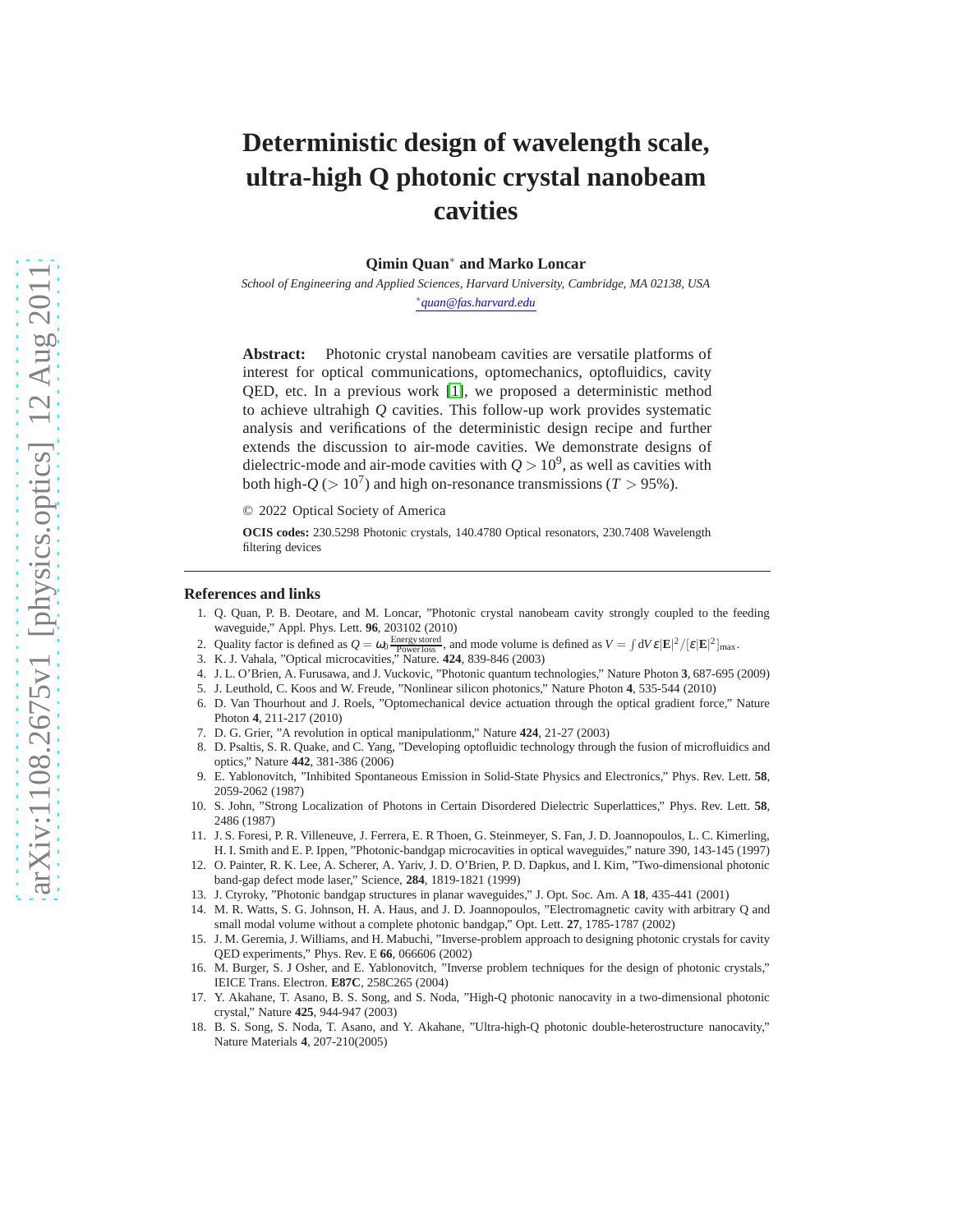- 19. S. Tomljenovic-Hanic, C. M. de Sterke, and M. J. Steel, "Design of high-Q cavities in photonic crystal slab heterostructures by air-holes infiltration," Opt. Express **14**, 12451-12456 (2006)
- 20. E. Kuramochi, M. Notomi, S. Mitsugi, A. Shinya, T. Tanabe, and T. Watanabe, "Ultrahigh-Q photonic crystal nanocavities realized by the local width modulation of a line defect," Appl. Phys. Lett. **88**, 041112 (2006)
- 21. K. Nozaki, S. Kita and T. Baba, "Room temperature continuous wave operation and controlled spontaneous emission in ultrasmall photonic crystal nanolaser," Opt. Express **15**, 7506-7514 (2007)
- <span id="page-1-1"></span>22. Y. Tanaka, T. Asano, and S. Noda, "Design of photonic crystal nanocavity with *<sup>Q</sup>*-factor of <sup>∼</sup>10<sup>9</sup> ," J. Lightwave Technology **26**, 1532 (2008)
- <span id="page-1-2"></span>23. M. Notomi, E. Kuramochi, and H. Taniyama, "Ultrahigh-Q nanocavity with 1D Photonic Gap," Opt. Express, **16**, 11095 (2008)
- 24. P. Velha, E. Picard, T. Charvolin, E. Hadji, J. C. Rodier, P. Lalanne, and E. Peyrage, "Ultra-high Q/V Fabry-Perot microcavity on SOI substrate," Opt. Express **15**, 16090-16096 (2007)
- 25. S. Reitzenstein, C. Hofmann, A. Gorbunov, M Strauβ, S. H. Kwon, C. Schneider, A. Loffler, S. Hofling, M. Kamp, and A. Forchel, "AlAs/GaAs micropillar cavities with quality factors exceeding 150000," Appl. Phys. Lett. **90**, 251109 (2007)
- 26. A. R. Md Zain, N. P. Johnson, M. Sorel, and R. M. De La Rue, "Ultra high quality factor one dimensional photonic crystal/photonic wire micro-cavities in silicon-on-insulator (SOI)," Opt. Express **16**, 12084 (2008)
- 27. Y. Zhang, and M. Loncar, "Ultra-high quality factor optical resonators based on semiconductor nanowires." Opt. Express **16**, 17400-17409 (2008)
- 28. M. W. McCutcheon, and M. Loncar, "Design of a silicon nitride photonic crystal nanocavity with a Quality factor of one million for coupling to a diamond nanocrystal," Opt. Express **16**, 19136-19145 (2008)
- 29. L. D. Haret, T. Tanabe, E. Kuramochi, and M. Notomi, "Extremely low power optical bistability in silicon demonstrated using 1D photonic crystal nanocavity," Opt. Express **17**, 21008-21117 (2009)
- <span id="page-1-0"></span>30. P. B. Deotare, M. W. McCutcheon, I. W. Frank, M. Khan, and M. Loncar, "High quality factor photonic crystal nanobeam cavities," Appl. Phys. Lett **94**, 121106 (2009)
- <span id="page-1-3"></span>31. E. Kuraamochi, H. Taniyama, T. Tanabe, K. Kawasaki, Y-G. Roh, and M. Notomi, "Ultrahigh-Q one-dimensional photonic crystal nanocavities with modulated mode-gap barriers on SiO<sub>2</sub> claddings and on air claddings, Opt. Express **18**, 15859-15869 (2010)
- <span id="page-1-4"></span>32. Q. Quan, I. B. Burgess, S. K. Y. Tang, D. L. Floyd and M. Loncar, "High-Q/V photonic crystal nanobeam cavities in an ultra-low index-contrast polymeric optofluidic platform," submitted
- <span id="page-1-5"></span>33. J. Vuckovic, M. Loncar, H. Mabuchi, and A. Scherer, "Optimization of the Q factor in photonic crystal microcavities," IEEE Journal of Quantum Electronics, **38**, 850-856 (2002)
- <span id="page-1-6"></span>34. K. Srinivasan, and O. Painter, "Momentum space design of high-Q photonic crystal optical cavities," Opt. Express **10**, 670-684 (2002)
- <span id="page-1-7"></span>35. D. Englund, I. Fushman, and J. Vuckovic, "General recipe for designing photonic crystal cavities," Opt. Express **13**, 5961-5975 (2005)
- <span id="page-1-8"></span>36. M. Palamaru, and P. Lalanne, "Photonic crystal waveguides: Out-of-plane losses and adiabatic modal conversion," Appl. Phys. Lett. **78**, 1466-1468 (2001)
- <span id="page-1-9"></span>37. P. Lalanne, S. Mias, and J. P. Hugonin, "Two physical mechanisms for boosting the quality factor to cavity volume ratio of photonic crystal microcavities," Opt. Express **12**, 458-467 (2004)
- <span id="page-1-10"></span>38. K. Sakoda, "Optical Properties of Photonic Crystals", 2nd Edition, Springer (2005)
- <span id="page-1-11"></span>39. J. D. Joannopoulos, S. G. Johnson, J. N. Winn, R. D. Meade, "Photonic Crystals: Molding the flow of light", 2nd Edtition, Cambridge University Press (2007)
- <span id="page-1-12"></span>40. S. G. johnson, M. Ibanescu, M. A. Skorobogatiy, O. Weisbergs, J. D. Joannopoulos, and Y. Fink, "Perturbation theory for Maxwell's equations with shifting material boundaries," Phys. Rev. E **65**, 066611 (2002)
- <span id="page-1-13"></span>41. J. Vuckovic, M. Loncar, H. Mabuchi, and A. Scherer, "Optimization of three-dimensional micropost microcavities for cavity quantum electrodynamics," Phys. Rev. E **65**, 016608 (2001)
- <span id="page-1-14"></span>42. B. H. Ahn, J. H. Kang, M. K. Kim, J. H. Song, B. Min, K. S. Kim, and Y. H. Lee, "One-dimensional parabolicbeam photonic crystal laser," Opt. Express. **18**, 5654-5660 (2010)
- <span id="page-1-15"></span>43. D. W. Vernooy, A. Furusawa, N. P. Georgiades, V. S. Ilchenko, and H. J. Kimble, "Cavity QED with high-Q whispering gallery modes," Phys. Rev. A **57**, R2293-R2296 (1998)
- 44. D. K. Armani, T. J. Kippenberg, S. M. Spillane, and K. J. Vahala, "Ultra-high-Q toroid microcavity on a chip," Nature **421**, 925-928 (2003)
- <span id="page-1-16"></span>45. M. Soltani, S. Yegnanarayanan, and A. Adibi, "Ultra-high Q planar silicon microdisk resonators for chip-scale silicon photonics," Opt. Express **15**, 4694-4704 (2007)

#### **1. Introduction**

High quality factor (*Q*), small mode volume (*V*)[\[2\]](#page-0-1) optical cavities provide powerful means for modifying the interactions between light and matter[\[3\]](#page-0-2), and have many exciting applications including quantum information processing[\[4\]](#page-0-3), nonlinear optics[\[5\]](#page-0-4), optomechanics[\[6\]](#page-0-5), optical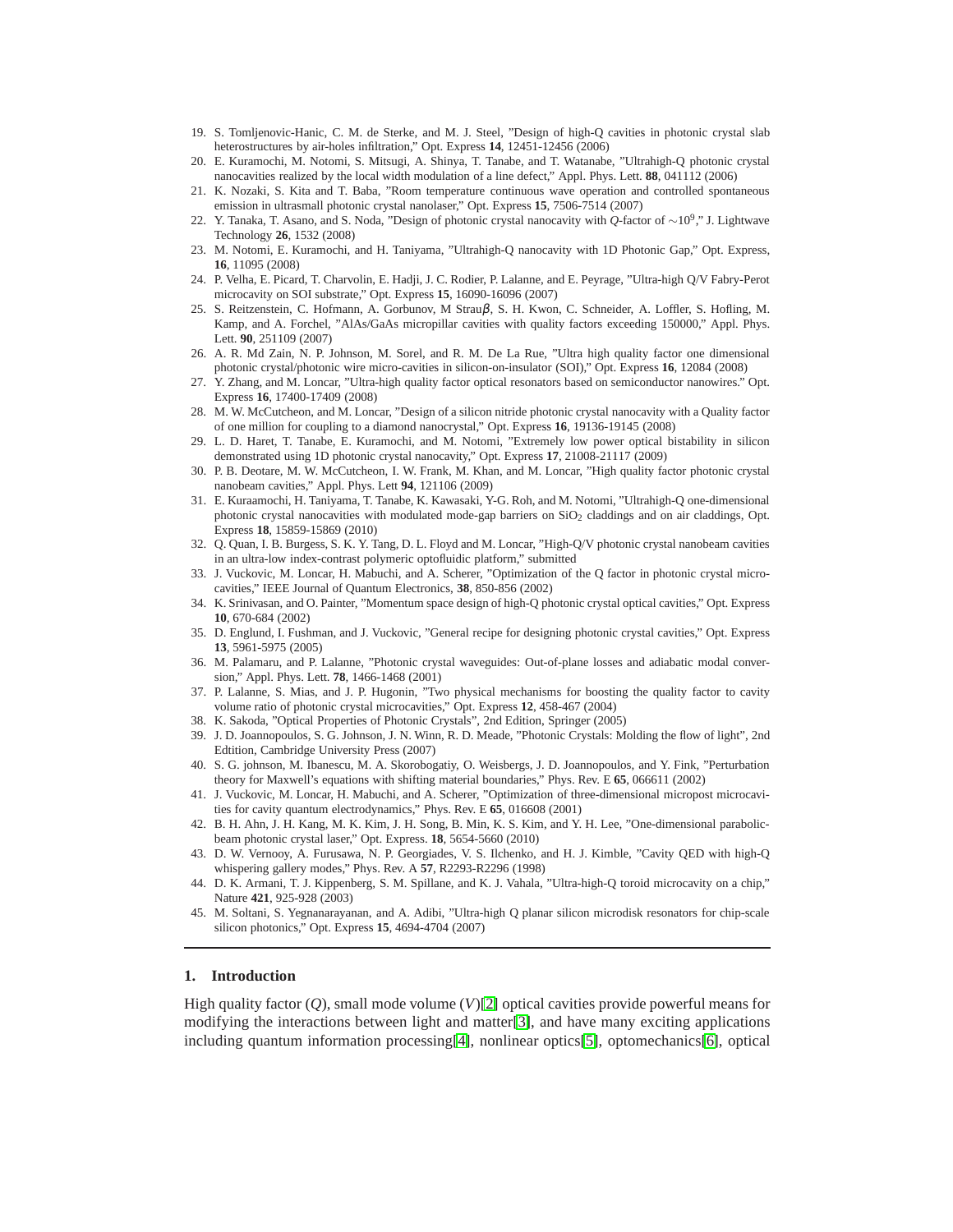

<span id="page-2-0"></span>Fig. 1. (a) Schematic of the proposed nanobeam cavity. (b) FDTD simulation of the energy density distribution in the middle plane of the nanobeam cavity.

trapping[\[7\]](#page-0-6) and optofluidics[\[8\]](#page-0-7). Photonic crystal cavities (PhC)[\[9\]](#page-0-8)[\[10\]](#page-0-9) have demonstrated numerous advantages over other cavity geometries due to their wavelength-scale mode volumes and over-million *Q*-factors[\[11\]](#page-0-10)-[\[30\]](#page-1-0). Although small mode volumes of PhC cavities can be easily achieved by design, ultrahigh *Q* factors are typically obtained using extensive parameter search and optimization. In a previous work $[1]$ , we proposed a deterministic method to design an ultrahigh *Q* PhC nanobeam cavity and verified our designs experimentally. The proposed method does not rely on any trial-and-error based parameter search and does not require any hole shifting, re-sizing and overall cavity re-scaling. The key design rules we proposed that result in ultrahigh  $Q$  cavities are (i) zero cavity length  $(L = 0)$ , (ii) constant length of each mirror ('period'=*a*) and (iii) a Gaussian-type of field attenuation profile, provided by linear increase in the mirror strength.

In this follow-up work, we provided numerical proof of the proposed principles, and systematically optimized the design recipe to realize a radiation limited cavity and waveguide coupled cavity respectively. Furthermore, we extended the recipe to the design of air-mode cavities, whose optical energies are concentrated in the low-index region of the structure.

Nanobeam cavities have recently emerged as a powerful alternative to the slab-based 2-D PhC cavities[\[17\]](#page-0-11)-[\[22\]](#page-1-1). Nanobeams can achieve *Q*s on par with those found in slab-based geometries, but in much smaller footprints, and are the most natural geometries for integration with waveguides[\[23\]](#page-1-2)-[\[30\]](#page-1-0). Our deterministically designed cavities have similar structures to the mode-gap cavity proposed by Notomi et al. [\[23\]](#page-1-2), and later demonstrated experimentally by Kuramochi et al.[\[31\]](#page-1-3), as well as our own work[\[32\]](#page-1-4). We note that the same design principle discussed here could be directly applied to realize ultra-high *Q* cavities based on dielectric stacks that are of interest for realization of vertical-cavity surface emitting lasers (VCSELs) and sharp filters. Finally, it is important to emphasize that while our method is based on the framework of Fourier space analysis[\[33,](#page-1-5) [34,](#page-1-6) [35\]](#page-1-7), alternative approach, based on phase-matching between different mirror segments, could also be used to guide our design, as well as to explain the origin of deterministic ultra-high *Q*-factors in our devices[\[36,](#page-1-8) [37\]](#page-1-9).

#### **2. Numerical Verification of the Deterministic Design Approach**

In this section, we use finite-difference time-domain (FDTD) simulations to systematically study the design principles proposed in [\[1\]](#page-0-0). We consider a TE-polarized dielectric-mode cavity, i.e.  $E_y$ ,  $H_x$ ,  $H_z$  are the major field components, and the energy density is concentrated in high index material (silicon in our case). Fig. [1\(](#page-2-0)a) shows the schematics of the proposed cavity structure[\[1\]](#page-0-0). It consists of an array of air-holes in decreasing radii, etched into a ridge waveguide. The hole-to-hole distances are constant ("periodicity"). The structure is symmetric with respect to the dashed line in Fig. [1\(](#page-2-0)a). In contrast to the majority of other cavity designs, current structure has no additional cavity length inserted between the two mirrors (*L*=0), that is the distance between the two central holes is the same as that of the rest of the structure (*a*). This design minimizes the cavity loss and the mode volume simultaneously. The cavity loss is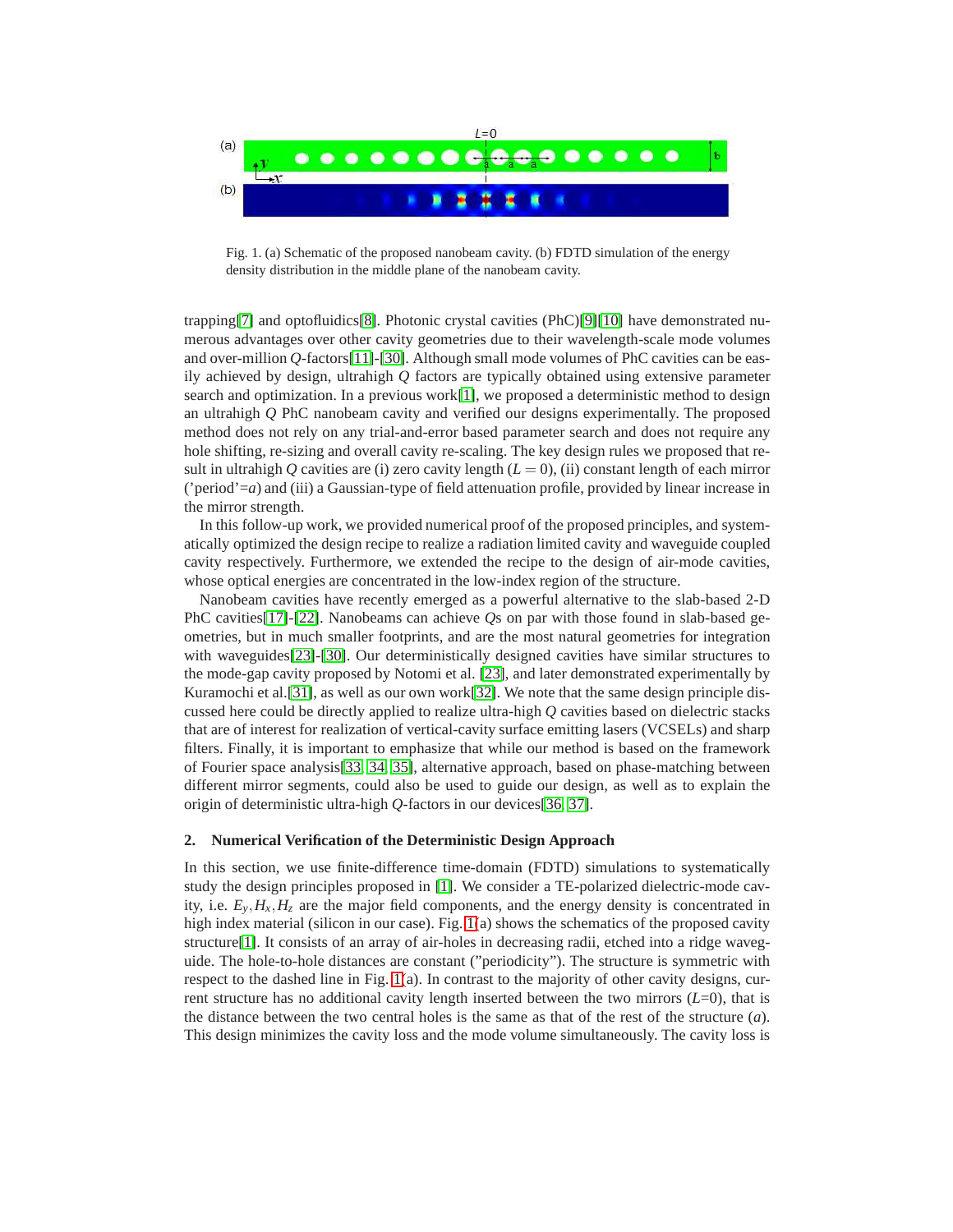

<span id="page-3-0"></span>Fig. 2. (a) Mirror strengths of each mirror segment under different tapering profiles obtained from the plane wave expansion method ('1' indicates the mirror segment in the center of the cavity). (b) Band diagram of the TE-like mode for  $f = 0.2$  and  $f = 0.1$ . The green line indicates the light line. The circle indicates the target cavity resonant frequency. (c) Mirror strengths at different filling fractions from the 3D band diagram simulation. (d) Mirror strengths as a function of mirror number after quadratic tapering. (e) Radiation-*Q* factors when nanobeam cavities have different cavity lengths between the two Gaussian mirrors. (f) Resonances of the cavities that have different total number of mirror pair segments in the Gaussian mirror, and their deviations from the dielectric band-edge of the central mirror segment, obtained from FDTD simulation and perturbation theory. (g)  $H<sub>z</sub>$  field distribution on the surface right above the cavity, obtained from 3D FDTD simulation. The structure has dimension of  $a = 0.33 \mu m$ ,  $b = 0.7 \mu m$ , the first 20 mirror segments (counted from the center) have  $f$  varies from 0.2 to 0.1, followed by 10 additional mirror segments with  $f = 0.1$ . (h)  $H<sub>z</sub>$  field distribution on the surface right above the cavity, obtained from the analytical formula  $H_z = \sin(\frac{\pi}{a}x) \exp(-\sigma x^2) \exp(-\xi y^2)$ , with  $a = 0.33 \mu m, \sigma = 0.14, \xi = 14$ . (i)  $H_z$ field distribution along the dashed line in (g)&(h). Length unit in (g)-(i) is  $\mu$ m.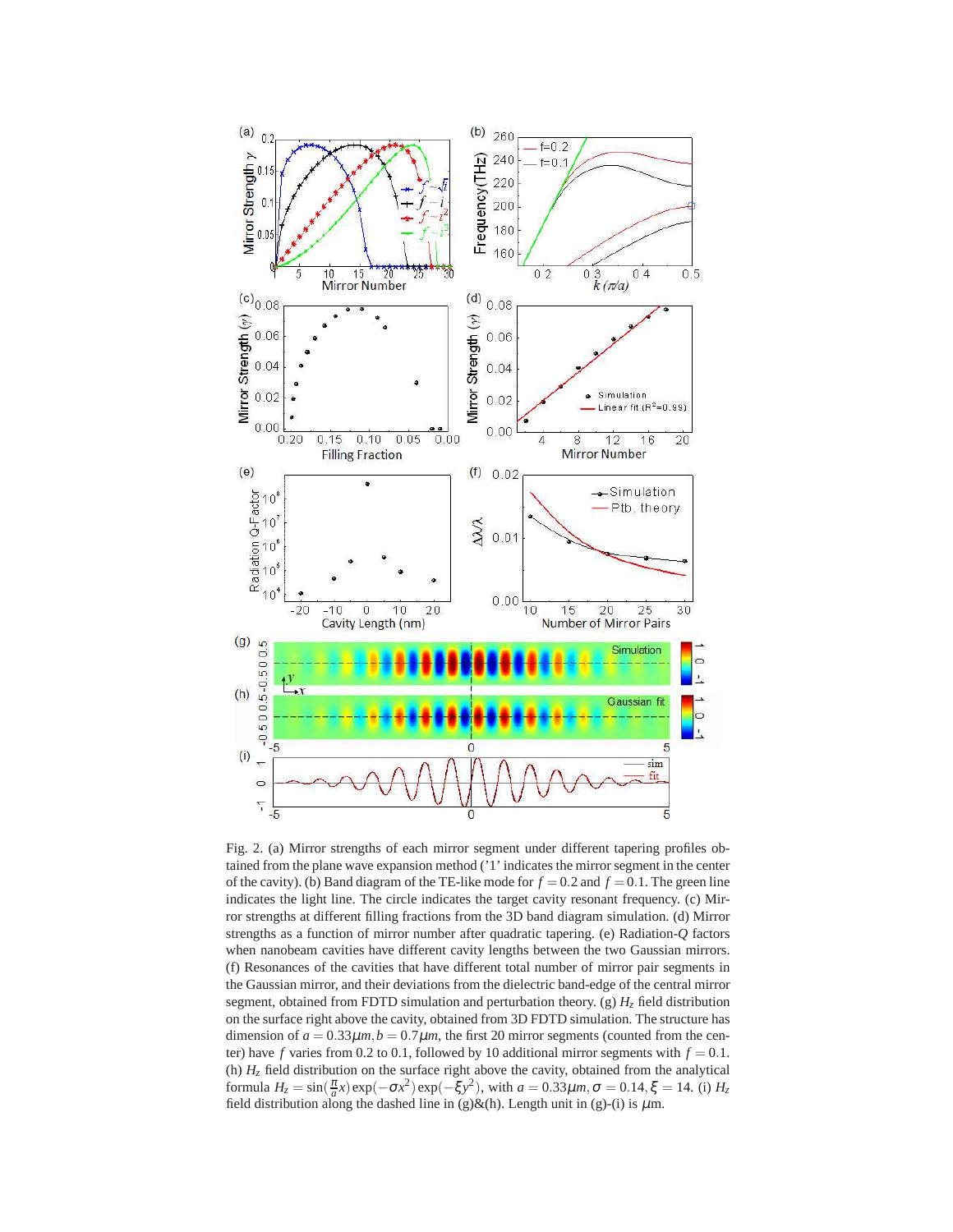composed of the radiation loss into the free space (characterized by *Q*rad) and the coupling loss to the feeding waveguide (*Q*wg). *Q*wg can be increased simply by adding more gratings along the waveguide. *Q*rad can be increased by minimizing the spatial Fourier harmonics of the cavity mode inside the lightcone. The optical energy is concentrated in the dielectric region in the middle of the cavity (Fig. [1\(](#page-2-0)b)). In order to achieve a Gaussian-type attenuation, we proposed to use a linearly increasing mirror strength along the waveguide[\[1\]](#page-0-0), which was achieved by tapering the hole radii. To analyze the ideal tapering profile, in this work, we first use plane wave expansion method and then verify the results with 3D FDTD simulations. The dielectric profile of the structure in the middle plane of the cavity can be expressed as

$$
\frac{1}{\varepsilon(\rho)} = \frac{1}{\varepsilon_{\text{Si}}} + (1 - \frac{1}{\varepsilon_{\text{Si}}})S(\rho)
$$
 (1)

with

$$
S(\rho) = \begin{cases} 1 & |\rho - \mathbf{r}_j| \le R \\ 0 & |\rho - \mathbf{r}_j| > R \end{cases}
$$

 $\mathbf{r}_i = j \cdot a\hat{x}$ , *a* is the period, and  $j = \pm 1, \pm 2, \dots$  are integers. *R* is the radius of the hole. Using plain wave expansion method<sup>[\[38\]](#page-1-10)</sup> in the beam direction  $(\hat{x})$ ,

$$
\frac{1}{\varepsilon(x)} = \kappa_0 + \kappa_1 e^{iGx} + \kappa_{-1} e^{-iGx} + \dots \tag{2}
$$

where  $G = 2\pi/a$ . The zeroth  $(\kappa_0)$  and first  $(\kappa_1)$  order Fourier components can be expressed as [\[38\]](#page-1-10)

$$
\kappa_0 = f + \frac{1 - f}{\varepsilon_{\text{Si}}}
$$
\n<sup>(3)</sup>

$$
\kappa_1 = 2f(1 - \frac{1}{\varepsilon_{\text{Si}}}) \frac{J_1(GR)}{GR} \tag{4}
$$

*J*<sub>1</sub> is the first order Bessel function. Filling fraction  $f = \pi R^2 / ab$  is the ratio of the area of the air-hole to the area of the unit cell.

The dispersion relation can be obtained by solving the master equation [\[39\]](#page-1-11):

$$
\frac{c^2}{\varepsilon(x)}\frac{\partial^2 E}{\partial x^2} = \frac{\partial^2 E}{\partial t^2}
$$
 (5)

Inside the bandgap, the wavevector  $(k)$  for a given frequency  $(\omega)$  is a complex number, whose imaginary part denotes the mirror strength (γ). For solutions near the band-edge, of interest for high-*Q* cavity design[\[1\]](#page-0-0), the wavevector  $k = (1 + i\gamma)\pi/a$ , and frequency  $\omega =$  $(1 - \delta)\sqrt{\kappa_0}\pi c/a$ . Substituting this into the master equation, we obtained  $\delta^2 + \gamma^2 = \kappa_1^2/4\kappa_0^2$ . The cavity resonance asymptotes to the dielectric band-edge of the center mirror segment:  $w_{\text{res}} \to (1 - \kappa_1^{j=1}/2\kappa_0^{j=1})\sqrt{\kappa_0^{j=1}}\pi c/a$  (*j* represents the *j*<sup>th</sup> mirror segment counted from the center), at which point the mirror strength  $\gamma^{j=1} = 0$ .  $\gamma$  increases with *j*. Fig. [2\(](#page-3-0)a) shows  $\gamma - j$  plot for different tapering profiles, which is the dependence of the filling fraction (*f*) on the index of mirror segment  $(j)$  starting from the center  $(j = 1)$ . It can be seen that quadratically tapering profile results in linearly increasing mirror strengths, needed for Gaussian field attenuation[\[1\]](#page-0-0). To verify this, we numerically solved the band diagram (Fig. [2\(](#page-3-0)b)) and obtained  $\gamma - f$  relation in Fig. [2\(](#page-3-0)c). As shown in Fig. [2\(](#page-3-0)d), linearly increasing mirror strength is indeed achieved after quadratic tapering.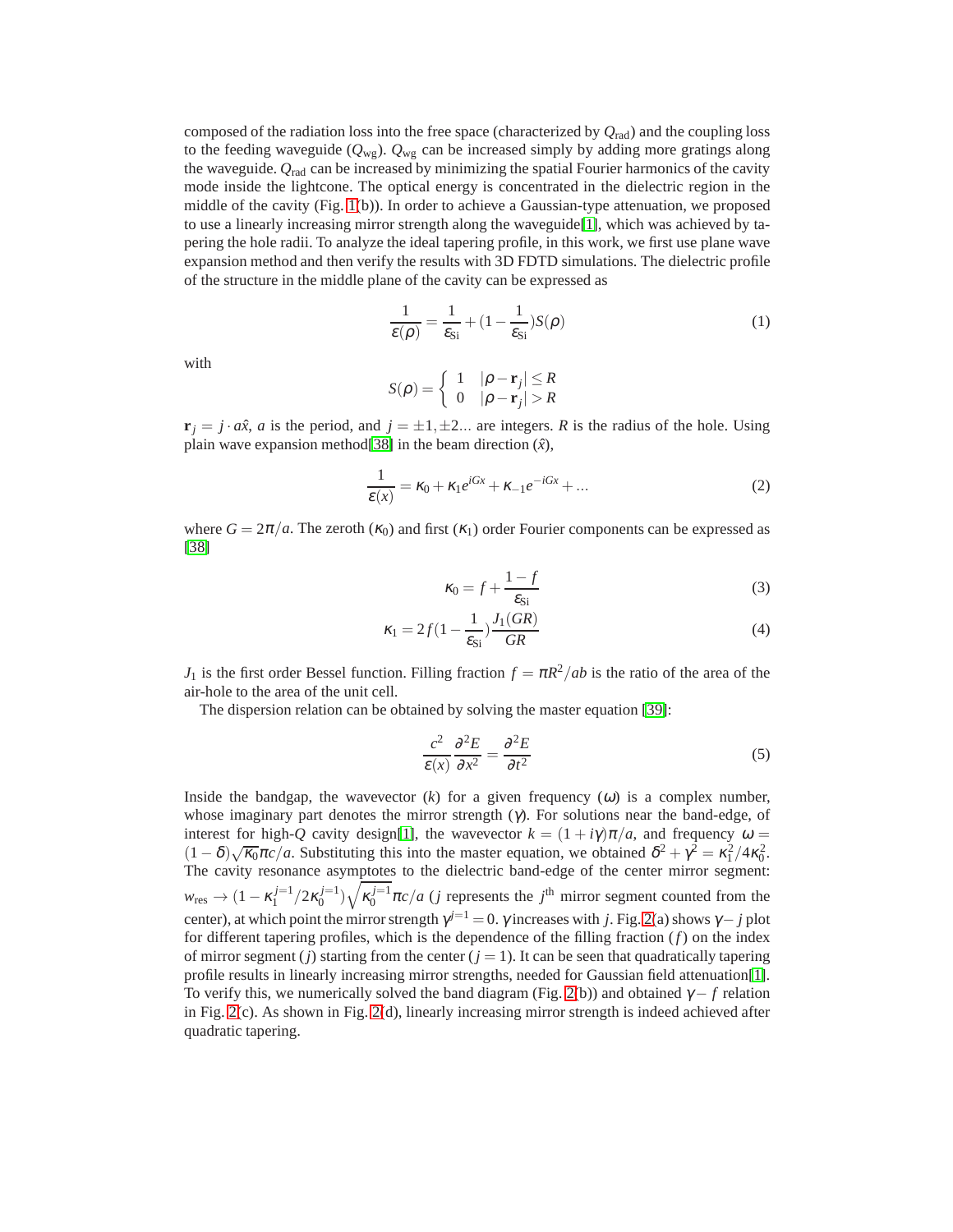Next, with the optimized tapering profile, the cavity is formed by putting two such mirrors back to back, leaving a cavity length *L* in between (Fig. [1\(](#page-2-0)a)). Fig. [2\(](#page-3-0)e) shows the simulated *Q*-factors for various *L*s. Highest *Q*rad is achieved at zero cavity length (*L*=0), which supports the prediction in [\[1\]](#page-0-0) based on 1D model.

Third, we verify that the cavity mode has a Gaussian-type attenuation profile. Fig.  $2(g)$ shows the *Hz*-field distribution in the plane right above the cavity, obtained from 3D FDTD simulation. As shown in Fig. [2\(](#page-3-0)h), this field distribution can be ideally fitted with  $H<sub>z</sub>$  =  $\sin(\pi x/a) \exp(-\sigma x^2) \exp(-\xi y^2)$ , with  $a = 0.33$ ,  $\sigma = 0.14$  and  $\xi = 14$ . The fitted value *a* agrees with the "period", and  $\sigma$  agrees with that extracted value from Fig. [2\(](#page-3-0)d):  $\sigma = \frac{dy}{dx}$  $\frac{dy}{dx} \frac{\pi}{a} = 0.13.$ Fig. [2\(](#page-3-0)i) shows  $H_z$  distribution along the dashed line in Fig. 2(g)&(h). Therefore, we conclude that zero cavity length, fixed periodicity and a quadratic tapering of the filling fraction results in a Gaussian field profile, which leads to a high-*Q* cavity[\[1\]](#page-0-0).

Finally, as we have pointed out in [\[1\]](#page-0-0), current method results in a cavity whose resonance is asymptotically approaching the dielectric band-edge frequency of the central mirror segment (circled in Fig. [2\(](#page-3-0)b)). The deviation from the band-edge frequency can be calculated using perturbation theory[\[39\]](#page-1-11)[\[40\]](#page-1-12):

<span id="page-5-0"></span>
$$
\frac{\delta \lambda}{\lambda} = \frac{\int \delta \varepsilon |\mathbf{E}_{\parallel}|^2 - \delta(\varepsilon^{-1}) |\mathbf{D}_{\perp}|^2 dV}{2 \int \varepsilon |\mathbf{E}|^2 dV} \tag{6}
$$

**E**k is the component of **E** that is parallel to the side wall surfaces of the holes and **D**<sup>⊥</sup> is the component of **D** that is perpendicular to the side wall surfaces of the holes. Under Gaussian distribution, the major field component  $D_y = \cos(\pi/ax) \exp(-\sigma x^2) \exp(-\xi y^2)$ ,  $\delta \varepsilon$  perturbation occurs at  $x = \pm (j + 1/2)a \pm R_j$ , where  $R_j = \sqrt{f_j ab / \pi}$  denotes the radius of the *j*<sup>th</sup> hole (counted the center), with *j*=1,2...*N*, *N* is the total number of mirror segments at each side. Since the cavity mode has a Gaussian profile,  $1/\sqrt{\sigma}$  characterizes the effective length of the cavity mode, and scales linearly with *N*, with a nonzero intercept due to diffraction limit. For large *N*, the intercept can be neglected, and thus  $\sigma_N = \sqrt{20 \times 0.14^2/N}$ . Plug the perturbation induced by the quadratic tapering from  $f = 0.2$  to  $f = 0.1$  into Eqn. [6,](#page-5-0) the frequency offset  $\delta\lambda/\lambda$  v.s *N* can be obtained. Fig. [2\(](#page-3-0)f) shows the frequency offset for different total number of mirror pairs (*N*), calculated from the perturbation theory, as well as using FDTD simulations. It can be seen that the deviation decreases as the number of modulated mirror segments increases, and is below 1% for  $N > 15$ .

Therefore, we verified that an ultrahigh-*Q*, dielectric-mode cavity resonant at a target frequency can be designed using the following algorithm:

(i) Determine a target frequency. For example in our case we want  $f_{\text{target}} = 200 \text{THz}$ . Since the cavity resonance is typically 1% smaller than the dielectric band-edge of the central segment, estimated using the perturbation theory, we shift-up the target frequency by 1%, i.e.  $f_{\text{adjusted}} =$ 202THz.

(ii) Pick the thickness of the nanobeam: this is often pre-determined by the choice of the wafer. For example, in our case, the thickness of the nanobeam is 220nm, determined by the thickness of the device layer of our silicon-on-insulator (SOI) wafer.

(iii) Choose periodicity according to  $a = \lambda_0/2n_{\text{eff}}$ , where  $n_{\text{eff}}$  is effective mode index of the cavity and can be estimated by numerical modeling of a strip waveguide that nanobeam cavity is based on. However, we found that the absolute value of the periodicity is not crucial in our design, as long as there exists a bandgap. Therefore, we pick  $n_{\text{eff}} = 2.23$ , which is a median value of possible effective indices in the case of free standing silicon nanobeam ( $n_{\text{eff}} \in [1, 3.46]$ ). This results in  $a = 330$ nm.

(iv) Set nanobeam width. Large width increases the effective index of the cavity mode, pulls the mode away from the light line, thus reducing the in plane radiation loss. On the other hand, a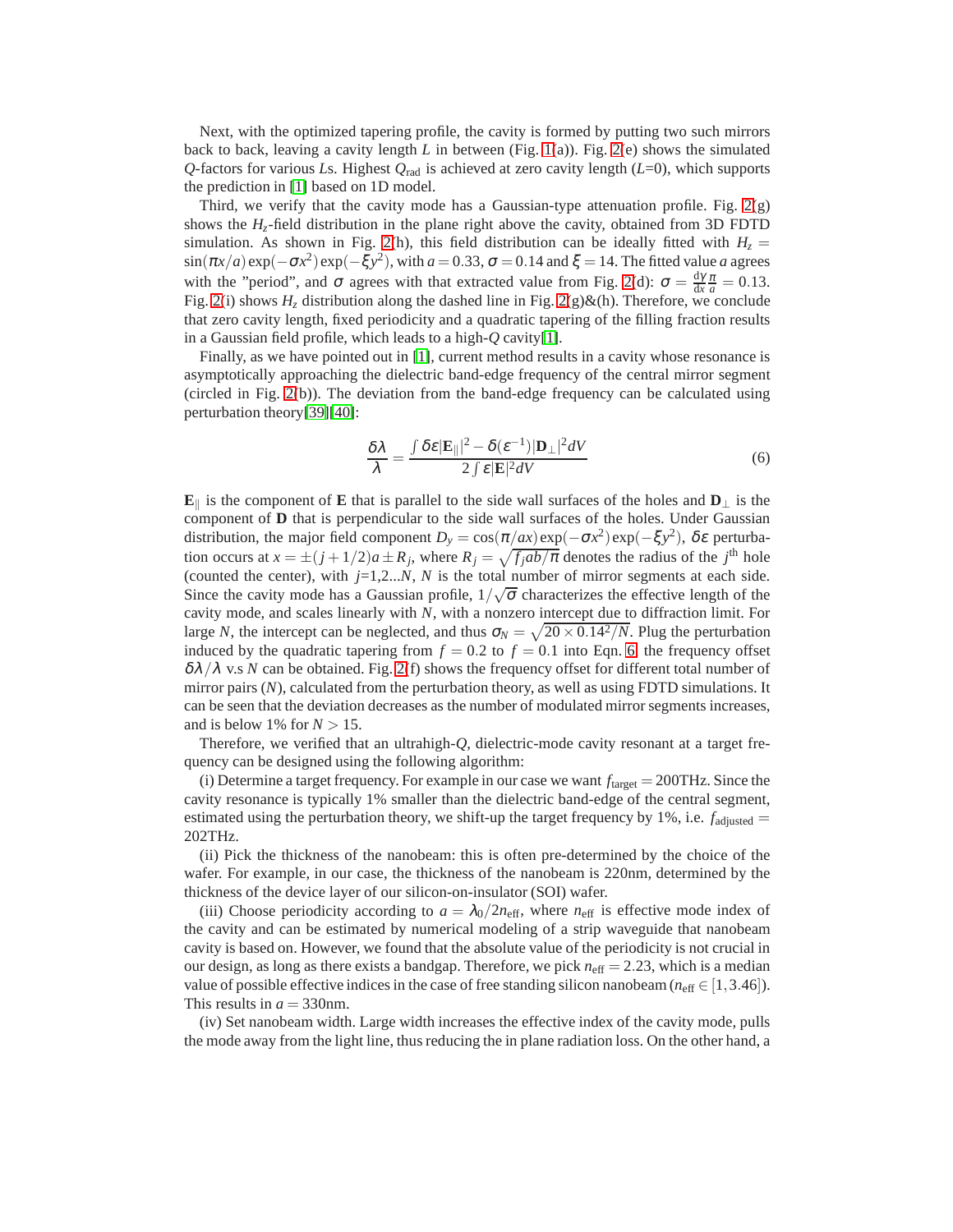

<span id="page-6-0"></span>Fig. 3. (a) Schematic of the Gaussian nanobeam cavity, with an air hole in the symmetry plane (dashed line). (b) Energy distribution in the middle plane of the cavity obtained from 3D FDTD simulation. (c) $\&$ (d)  $H_z$  field distribution on the surface right above the cavity: (c) is obtained from 3D FDTD simulation and (d) is obtained from the analytical formula  $H_z = \cos(\frac{\pi}{a}x) \exp(-\sigma x^2) \exp(-\xi y^2)$ , with  $a = 0.33 \mu m, \sigma = 0.14, \xi = 14$ . (e)  $H_z$  field distribution along the dashed line in  $(c)$ &(d). Length unit:  $\mu$ m.

large beam width will allow for higher order modes with the same symmetry as the fundamental mode of interest. Using band diagram simulations, we found that the width of 700nm is good trade-off between these two conditions (Fig. [2\(](#page-3-0)b)).

(v) Set the filling fraction of the first mirror section such that its dielectric band-edge is at the adjusted frequency: 202THz in our case. Band diagram calculations based on single unit cells are sufficient for this analysis. We found that an optimal filling fraction in our case is  $f_{\text{start}} = 0.2$ (Fig. [2\(](#page-3-0)b)).

(vi) Find the filling fraction that produces the maximum mirror strength for the target frequency. This involves calculating the mirror strength for several filling fractions (Fig. [2\(](#page-3-0)c)), each of which takes one or two minutes on a laptop computer. In our case we found that  $f_{end} = 0.1$ .

(vii) Pick the number of mirror segments (*N*) to construct the Gaussian mirror: we found that  $N > 15$  (on each side) are generally good to achieve high radiation-*Os*.

(viii) Create the Gaussian mirror by tapering the filling fractions quadratically from *f*start  $(=0.2$  in our case) to  $f_{\text{end}}$   $(=0.1)$  over the period of *N* segments. From the above analysis, the mirror strengths can be linearized through quadric tapering (Fig. [2\(](#page-3-0)d)).

(ix) Finally, the cavity is formed by putting two Gaussian mirrors back to back, with no additional cavity length in between ( $L = 0$ ). To achieve a radiation-limited cavity ( $Q_{wg}$ ) *Q*rad), 10 additional mirrors with the maximum mirror strength are placed on both ends of the Gaussian mirror. We will show in the next section, no additional mirrors are needed to achieve a waveguide-coupled cavity  $(Q_{\text{rad}} >> Q_{\text{wg}})$ .

Besides the structure that were proposed in [\[1\]](#page-0-0) (Fig. [1\)](#page-2-0), the alternative structure which has the air-hole in the symmetry plane, as shown in Fig. [3\(](#page-6-0)a), also satisfies (i)-(ix). Both structures result in dielectric-mode cavities, since the bandgap of each mirror segments red-shifts away from the center of the cavity, and thus a potential well is created for the dielectric band-edge mode of the central segment. The difference is that the energy maximum in the air-hole centered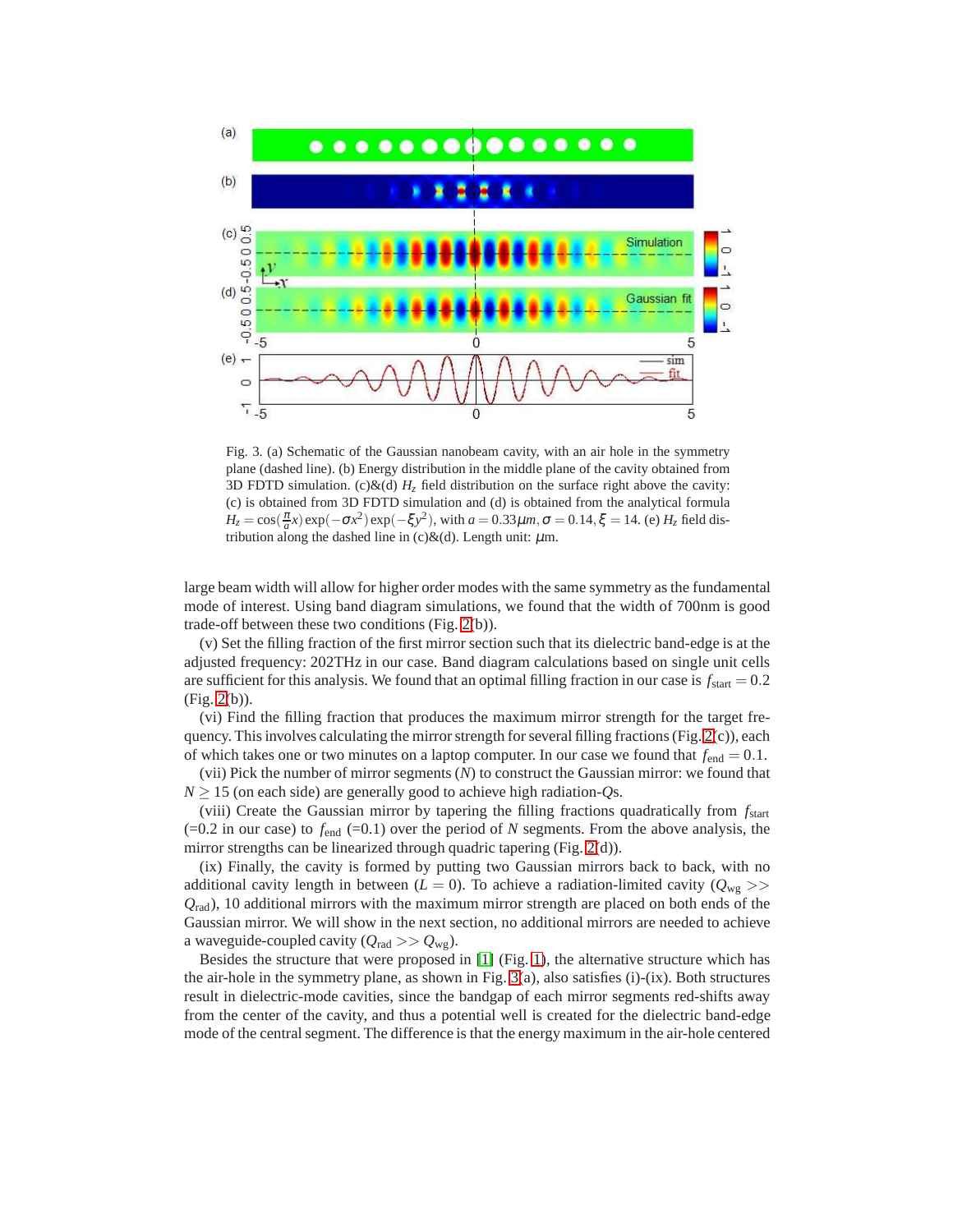cavity is no longer located in the middle of the structure, but instead in the dielectric region next to the central hole (Fig. [3\(](#page-6-0)b)). Fig. 3(c) shows the  $H_z$  field profile in the plane right above the cavity, obtained from FDTD simulation. Fig. [3\(](#page-6-0)d) shows the fitted field profile using the exactly the same parameters that were used in the original structure shown in Fig.  $2(g)$ -(i), but with sine function replaced by cosine function. Fig. [3\(](#page-6-0)e) shows the  $H<sub>z</sub>$  distribution along the dashed line in Fig.  $3(c)\&(d)$ .

Armed with the analytical field profile of the cavities:  $H_z^{odd}(x) = \sin(\pi x/a) \exp(-\sigma x^2)$  and  $H_z^{even}(x) = \cos(\pi x/a) \exp(-\sigma x^2)$ , we can obtain the radiation losses and and far fields of the cavities using the Fourier space analysis[\[33\]](#page-1-5). The Fourier transforms can be analytically obtained FT( $H_z^{odd}$ ) =  $(\exp(-(k+\pi/a)^2/4\sigma) - \exp(-(k-\pi/a)^2/4\sigma))/i\sqrt{8\sigma}$  and FT( $H_z^{even}$ ) =  $(\exp(-(k+\pi/a)^2/4\sigma) - \exp(-(k-\pi/a)^2/4\sigma))/\sqrt{8\sigma}$ . Under  $\sigma a^2 \ll 1$ , both distributions have their Fourier components strongly localized at  $k = \pm \pi/a$ , as is verified by FDTD simula-tions in Fig. [4\(](#page-8-0)a&b). Since  $H_z^{odd}(x)$  is an odd function, it always has a zero Fourier component at  $k = 0$ . Therefore, dielectric-centered cavities (Fig. [1\)](#page-2-0) should have higher  $Q$ -factors. However, in high-Q cavity designs,  $\sigma a^2 \ll 1$  is satisfied and thus both dielectric-centered and air-centered cavities have comparable *Q*-factors. FDTD simulation shows that the above  $H_z^{odd}$ and  $H_z^{even}$  cavities have  $Q_{\text{tot}} = 3.8 \times 10^8$  and  $Q_{\text{tot}} = 3.5 \times 10^8$  respectively. The mode volume of the  $H_z^{odd}$  cavity is  $0.67(\lambda_{res}/n_{Si})^3$ , smaller than the  $H_z^{even}$  cavity  $(V = 0.76(\lambda_{res}/n_{Si})^3)$ .

The far field radiation patterns (obtained using FDTD simulations) of the two cavities are shown in Fig. [4\(](#page-8-0)c)&(d). The powers, in both cases, are radiated at shallow angles ( $> 70^{\circ}$  zenith angle) to the direction of the waveguide. The *H odd* cavity has even less radiated power at small zenith angles, consistent with the above analysis. By integrating the zenith and azimuth angle dependent far field emission, we found that that 32% and 63% of the power emitted to  $+\hat{z}$ direction can be collected by a NA=0.95 lens, respectively for  $H^{odd}$  cavity and  $H^{even}$  cavity.

### **3. Ultra-high** *Q***, Dielectric-mode Photonic Crystal Nanobeam Cavities**

## *3.1. Radiation-Q limited and waveguide-coupled cavities*

Since the dielectric-centered  $H_z^{odd}$  cavity has smaller *V* than the  $H_z^{even}$  one, we focus our discussion in the  $H_z^{odd}$  case. Using the above design algorithm, we designed the Gaussian mirror and put 10 additional mirrors with the maximum mirror strength on both ends of the Gaussian mirror to obtain the radiation-limited cavity ( $Q_{wg} >> Q_{tot}$ ). We find in Fig. [5](#page-9-0) that  $Q_{tot}$  increases exponentially and *V* increases linearly to the total number of mirror pairs in the Gaussian mirror (*N*). A record ultra-high Q of  $5.0 \times 10^9$  was achieved while maintaining the small mode volume of  $0.9 \times (\lambda_{\text{res}}/n_{\text{Si}})^3$  at  $N = 30$ .

Our design strategy has an additional important advantage over other types of photonic crystal cavities[\[17\]](#page-0-11)-[\[30\]](#page-1-0), that is: the cavity naturally couples to the feeding waveguide, as the hole radii decrease away from the center of the cavity. High-*Q* and high transmissions (*T*) cavities are possible with the above design steps (i)-(ix), with no additional "coupling sections" needed. We study *T* and *Q*total dependence on the total number of mirror pair segments in the Gaussian mirror (*N*) in Fig. [5\(](#page-9-0)b). Partial *Q*-factors (*Q*rad,*Q*wg) were obtained from FDTD simulations, and *T* was obtained using  $T = Q_{total}^2/Q_{wg}^2$  [\[39\]](#page-1-11). As shown in Fig. [5\(](#page-9-0)b), we achieved a nanobeam cavity with  $Q = 1.3 \times 10^7$ ,  $T = 97\%$  at  $N = 25$ .

#### *3.2. Higher order modes of the dielectric-mode cavity*

The ultra-high *Q* mode that we deterministically designed is the fundamental mode of the cavity. Meanwhile, higher order cavity modes also exist. The number of higher order modes depends on the width of the photonic band gap and total number of mirror segments in the Gaussian mirror. Fig. [6\(](#page-10-0)a) shows the transmission spectrum of a waveguide-coupled nanobeam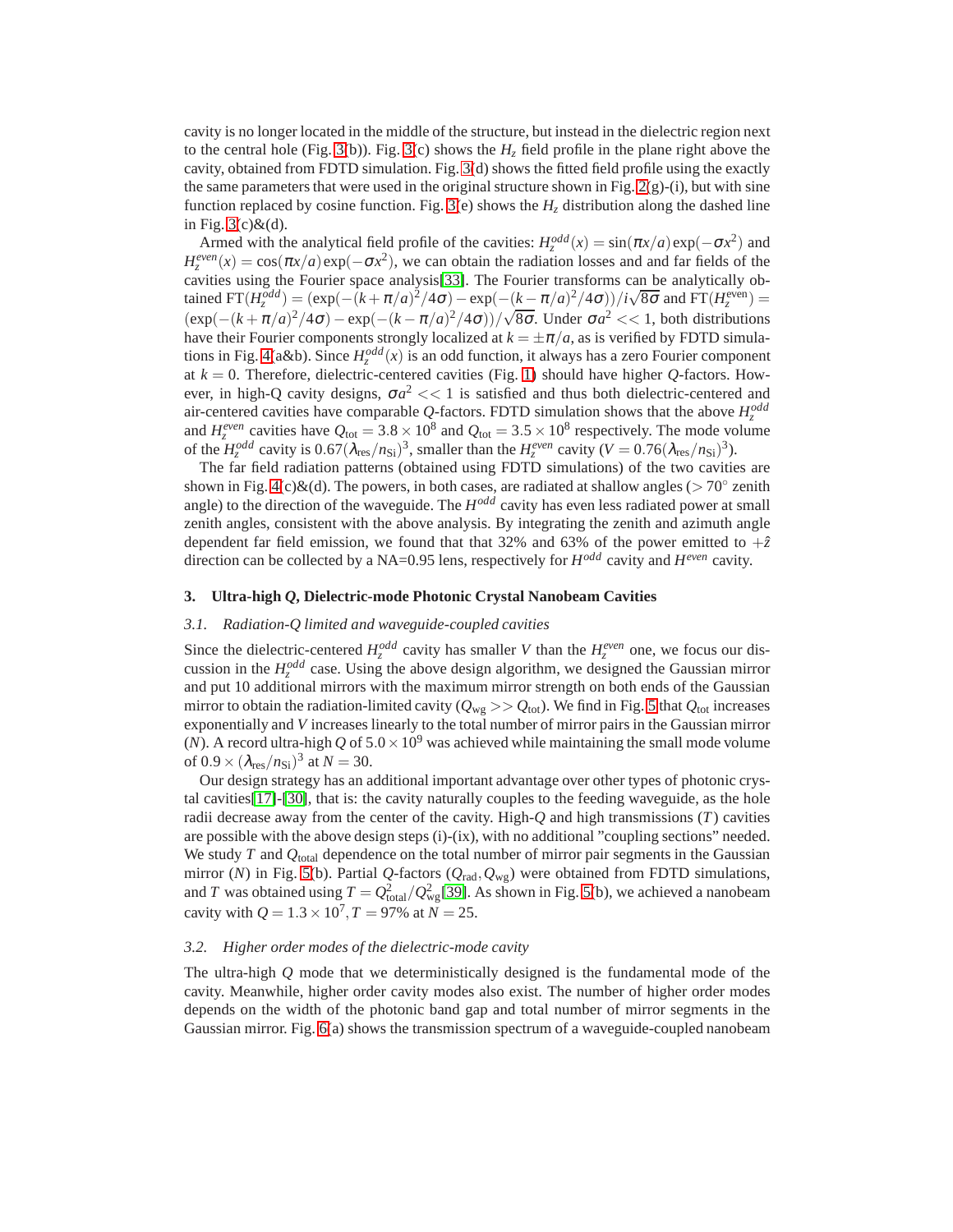

<span id="page-8-0"></span>Fig. 4. (a) $\&$ (b) The distribution of the spatial Fourier components of the cavity mode, obtained from 3D FDTD simulation: (a) for the  $H_z^{odd}$  cavity and (b) for the  $H_z^{even}$  cavity respectively.  $(c)$ & $(d)$  The far field profile of the cavity mode obtained from 3D FDTD simulation: (c) for the  $H_z^{odd}$  cavity and (d) for the  $H_z^{even}$  cavity respectively. The inset cavity structure shows the orientation of the waveguide direction in  $(c)\&(d)$ . Dashed line indicates the symmetry plane.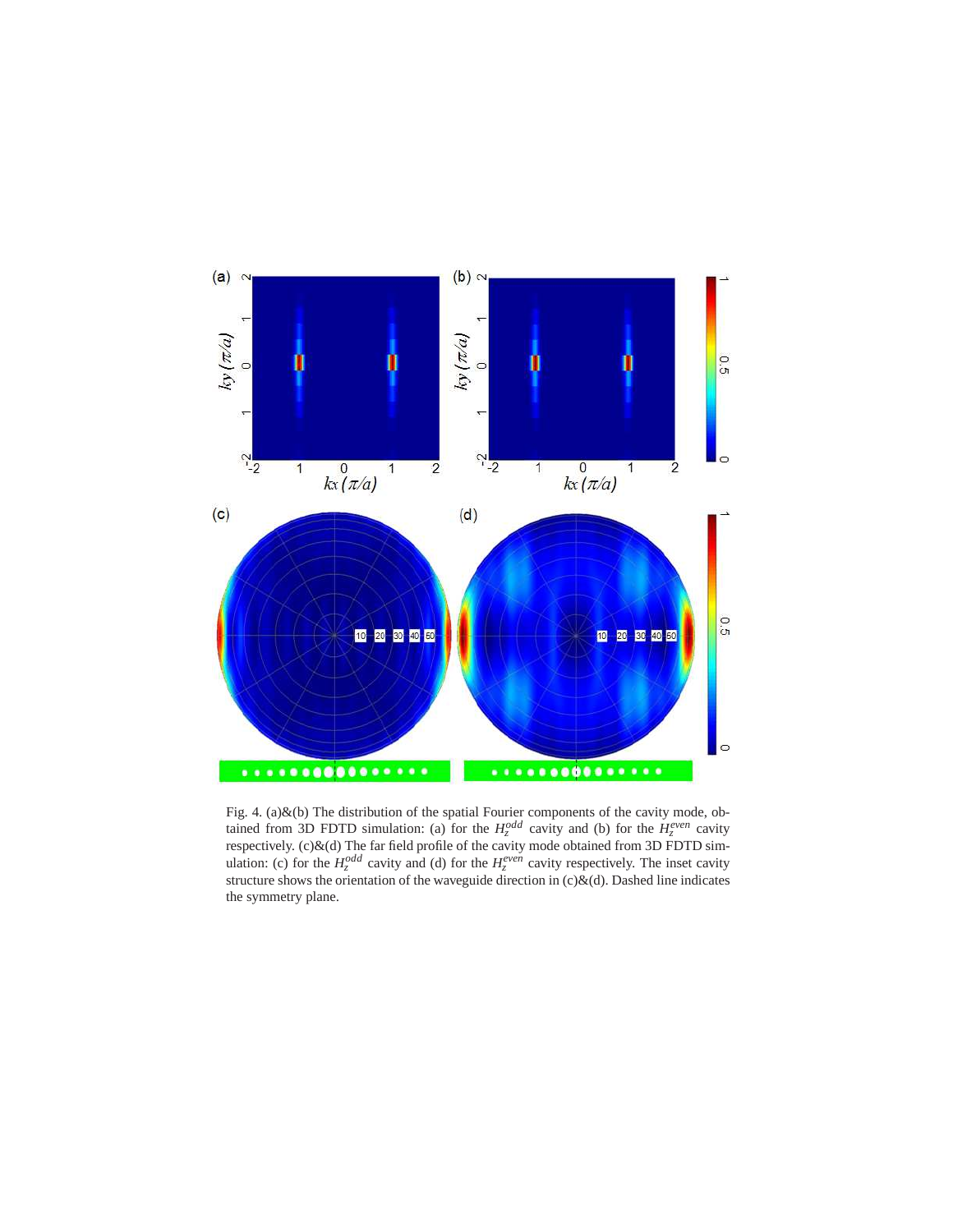

<span id="page-9-0"></span>Fig. 5. (a) Total Q-factors (log(10) scale) and effective mode volumes  $(V/(\lambda_{res}/n_{Si})^3)$  of nanobeam cavities for different total number of mirror pair segments in the Gaussian mirror. In each case, 10 additional mirror segments with f=0.1 (maximum mirror strength) are added on both ends of the Gaussian mirror. Therefore, the total-*Q* of the cavity is limited by radiation-*Q*. A record ultra-high *Q* of  $5.0 \times 10^9$  is achieved with a Gaussian mirror that comprises 30 mirror segments and an additional 10 mirror pairs on both ends. (b) Onresonance transmissions and total *Q*-factors (log(10) scale) v.s the total number of mirror pair segments in the Gaussian mirror. In this case additional mirror pairs (10 of them) are not included. A record high-*T* (97%) and high- $Q$  (1.3 × 10<sup>7</sup>) cavity is achieved at  $N = 25$ .

cavity, that has 12 mirror pair segments in the Gaussian mirror. Since the cavity was designed to be a waveguide-coupled cavity, the simulation was performed by exciting the input waveguide with a waveguide mode, and monitoring the transmission through the cavity at the output waveguide. The band-edge modes are observed at wavelengths longer than  $1.6\mu$ m and shorter than 1.3 $\mu$ m. Fig. [6\(](#page-10-0)b)-(d) shows the major field-component  $(E_v)$  distribution of the three cavity modes. As expected, the eigenmodes alternate between symmetric and anti-symmetric modes. Symmetry plane is defined perpendicular to the beam direction, in the middle of the cavity (dashed line in Fig. [6\)](#page-10-0). We note that transversely odd modes are well separated from the transversely symmetric cavity modes, hence were not considered in Fig. [6.](#page-10-0)

## **4. Ultra-high** *Q***, Air-mode Photonic Crystal Nanobeam Cavities**

#### *4.1. Radiation-Q limited cavity*

An air-mode cavity concentrates the optical energy in the low index region of the cavity. Therefore, these cavities are of interest for applications where strong interactions between light and material placed in the low index region of the cavity is required, including nonlinear enhancement[\[5\]](#page-0-4), optical trapping[\[7\]](#page-0-6), biochemical sensing[\[8\]](#page-0-7) and light-atom interaction[\[41\]](#page-1-13). The ultra-high *Q* air-mode nanobeam cavity is realized by pulling the air-band mode of photonic crystal into its bandgap, which can also be designed using the same design principles that we developed for dielectric-mode cavities. In contrast to the dielectric-mode case, the resonant frequency of the air-mode cavity is determined by the air band-edge frequency of the center mirror segment. And to create the Gaussian confinement, the bandgaps of the mirror segments should shift to higher frequencies as they go away from the center of the cavity. This can be achieved by progressively increasing the filling fractions of the mirror segments away from the center of the structure (instead of decreasing in the dielectric-mode cavity case). One way to accomplish this is to increase the size of the holes away from the center of the cavity. While this may be suitable for non-waveguide coupled (radiation-*Q* limited) cavities, it is not ideal for a waveguide-coupled cavity, where high transmission efficiency through the cavity is required.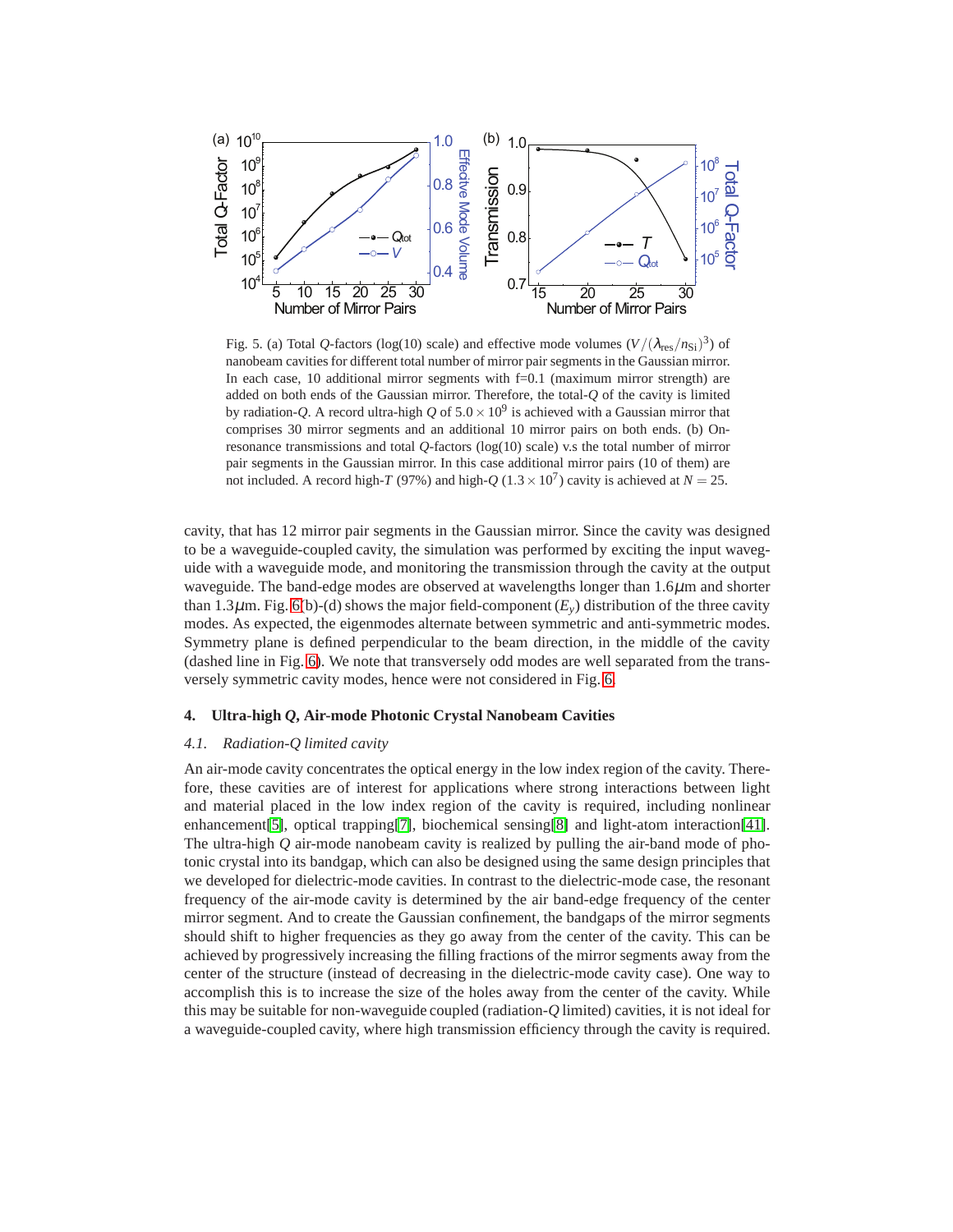

<span id="page-10-0"></span>Fig. 6. (a) Transmission spectrum of the cavity from FDTD simulation. (b)-(d) The *Ey* field distribution in the middle plain of the nanobeam cavity. Resonances and symmetries of the modes are indicated in the plot. Symmetry plane is perpendicular to the nanobeam direction, in the middle of the cavity, as indicated by the dashed line. Length unit in (b)-(d) is  $\mu$ m.



<span id="page-10-1"></span>Fig. 7. (a) TE band diagram for an air-mode nanobeam cavity. Hole radii  $r = 100$ nm,  $a =$ 330nm, b=1 $\mu$ m (red) and b=0.7 $\mu$ m (black). (b) Mirror strengths for different beam widths. (c) Linearization of mirror strengths after quadratic tapering the beam widths.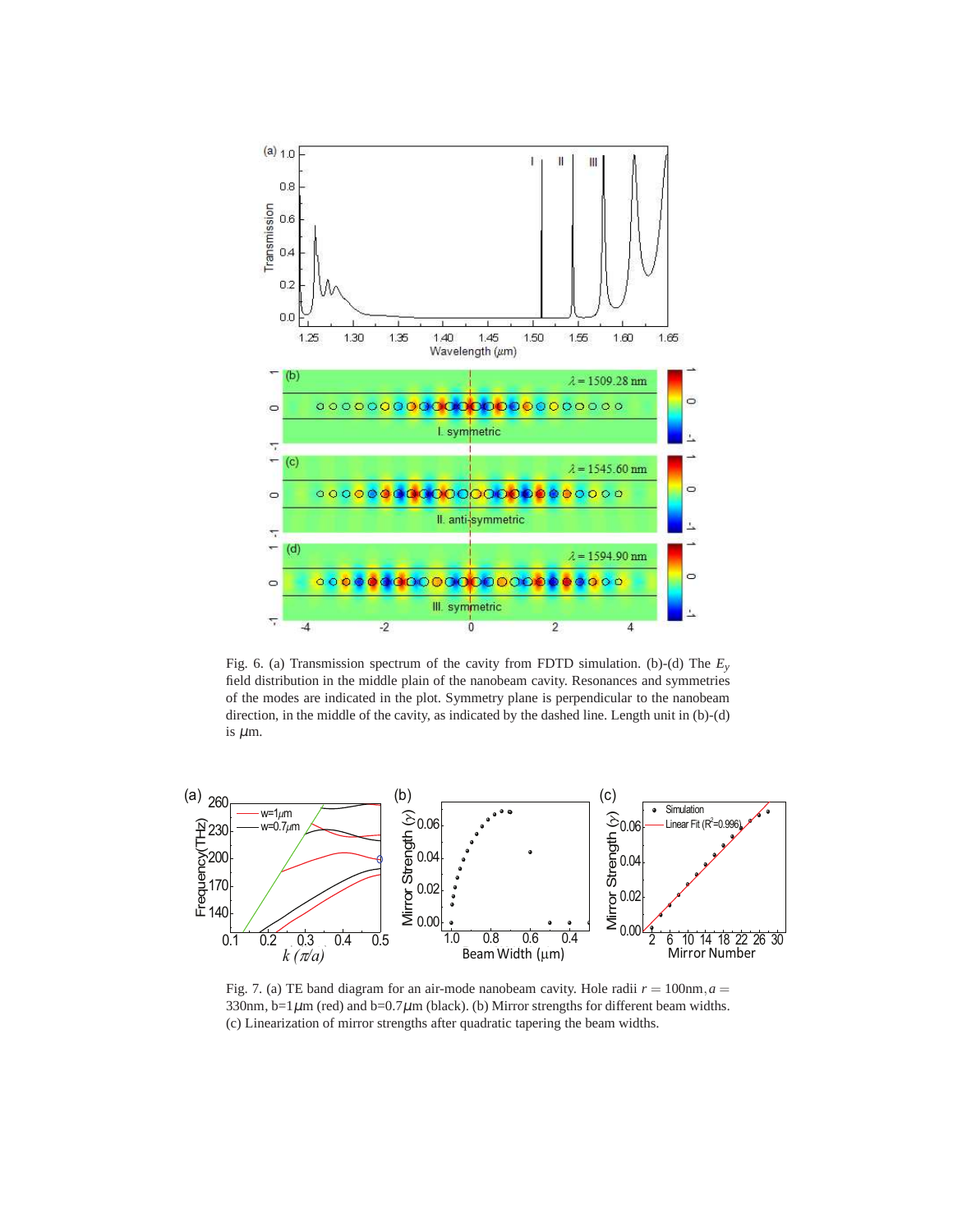

<span id="page-11-0"></span>Fig. 8. (a) Total Q-factors (log(10) scale) and effective mode volumes  $(V/(\lambda_{res}/n_{Si})^3)$  of the nanobeam cavities for different total number of mirror pair segments in the Gaussian mirror. In each case, 10 additional mirror segments with  $w=0.7\mu$ m are added on both ends of the Gaussian mirror, so that the total-*Q* of the cavity is limited by radiation-*Q*. A record ultra-high *Q* of  $1.4 \times 10^9$  is achieved with a Gaussian mirror that comprises 30 mirror segments and 10 additional mirror pairs on both ends. (b) On-resonance transmissions and total  $Q$ -factors ( $log(10)$  scale) v.s the total number of mirror pair segments in the Gaussian mirror. In this case additional mirror pairs (10 of them) are not included. A record high-*T* (96%) and high- $Q$  (3.0  $\times$  10<sup>6</sup>) cavity is achieved at  $N = 25$ .

For this reason, we employ the design that relies on tapering of the waveguide width instead of the hole size. Similar geometry was recently proposed by Ahn et. al.[\[42\]](#page-1-14) for the design of a dielectric-mode photonic crystal laser with different design method.

The same design steps can be followed as in the dielectric-mode cavity case, with the following changes: First, the adjusted frequency (198THz) is 1% lower than the target frequency (200THz). (The thickness of the nanobeam is 220nm and period is 330nm, same as previous case.) Second, the nanobeam width at the center of the cavity is  $w_{\text{start}} = 1 \mu \text{m}$  (Fig. [7\(](#page-10-1)a)), with the hole radii kept constant at 100nm. Third, to create the Gaussian mirror, the beam widths are quadratically tapered from  $w_{\text{start}} = 1 \mu \text{m}$  to  $w_{\text{end}} = 0.7 \mu \text{m}$ , which produces the maximum mirror strength (band diagrams shown in Fig. [7\(](#page-10-1)a)). This procedure involves calculating the mirror strength for several beam widths (Fig. [7\(](#page-10-1)b)), each takes one or two minutes on a laptop computer. As shown in Fig.  $7(c)$ , the mirror strengths are linearized after the quadratic tapering. In order to achieve a radiation-*Q* limited cavity, 10 additional mirror segments are placed at both ends of the Gaussian mirror that has beam width  $w_{end} = 0.7 \mu$ m.

Similar in the dielectric-mode cavity cases,  $H_z^{odd}$  and  $H_z^{even}$  air-mode cavities can be formed by placing the air and dielectric in the central symmetric plane of the cavity, respectively. Again, we will focus on  $H_z^{odd}$ , air-mode cavities and the conclusions will be valid to the  $H_z^{even}$  cavities as well. Fig. [8\(](#page-11-0)a) shows the total *Q* of nanobeam cavities hat have different total number of mirror pair segments in the Gaussian mirrors. We have achieved a record ultra-high *Q* of 1.4  $\times$  $10<sup>9</sup>$ , air-mode nanobeam cavity. As shown in Fig. [8\(](#page-11-0)a), the effective mode volumes of the airmode cavities are much larger than the dielectric-mode cavities.

## *4.2. Cavity strongly coupled to the feeding waveguide*

As we have pointed out, the tapering-width approach (as compared to taping hole radii) offers a natural way of coupling the nanobeam air-mode cavity to the feeding waveguide. Since the width of the beam is decreasing, the cavity naturally couples to the feeding waveguide. We study *T* and *Q*total dependence on the total number of mirror pair segments in the Gaussian mirror (*N*) using FDTD simulations. As shown in Fig. [8\(](#page-11-0)b), we were able to design a nanobeam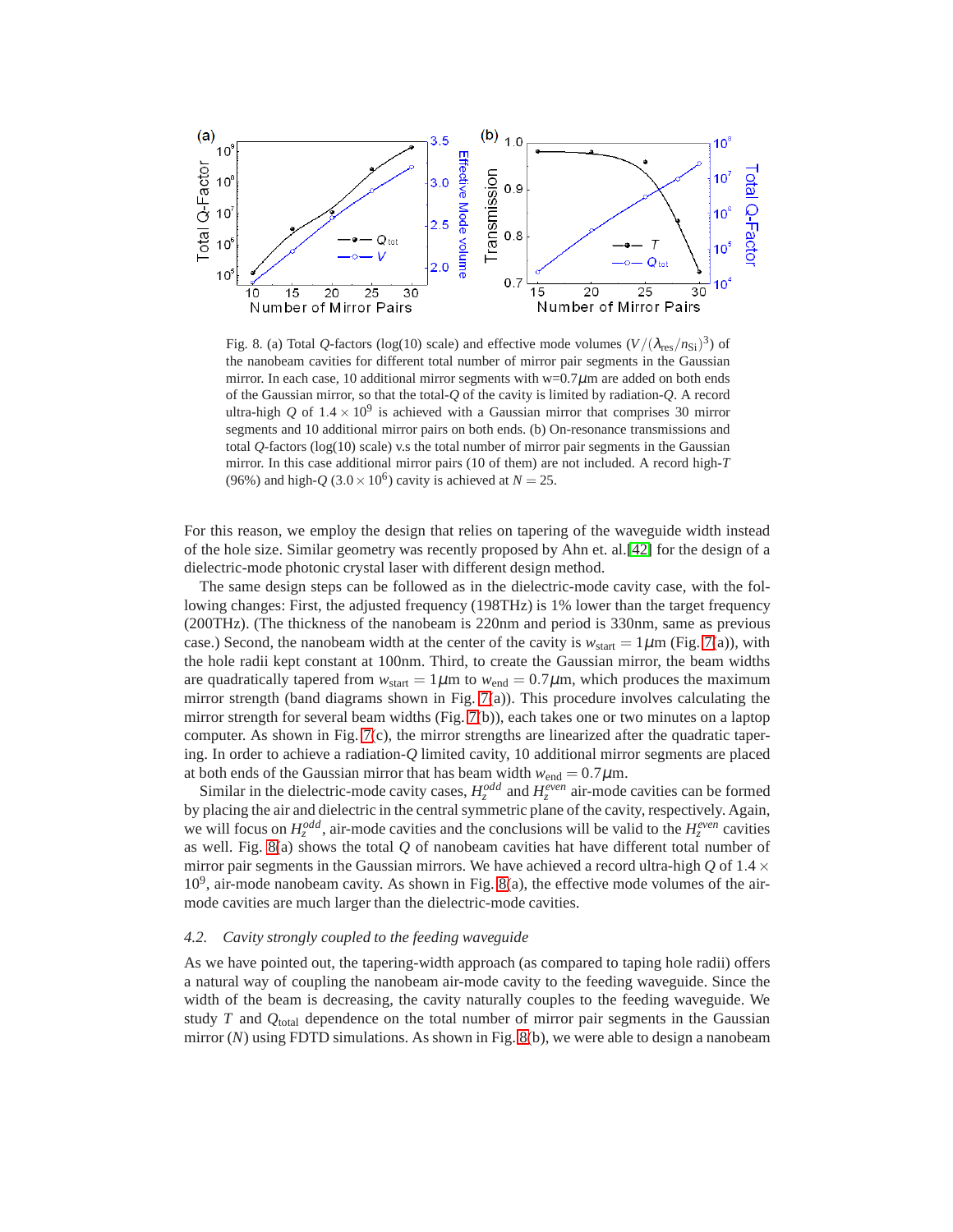

<span id="page-12-0"></span>Fig. 9. (a) Transmission spectrum of the cavity from FDTD simulation. (b) $\&c$  The  $E<sub>y</sub>$ field distribution in the middle plain of the nanobeam cavity. Resonances and symmetries of the modes are indicated in the plot. Symmetry plane is perpendicular to the nanobeam direction, in the middle of the cavity, as indicated by the dashed line. Length unit in  $(b)$ &(c) is µm.

cavity with  $Q = 3.0 \times 10^6$ ,  $T = 96\%$  at  $N = 25$ .

## *4.3. Higher order modes of the air-mode cavity*

The ultra-high *Q* cavity that we were able to design is the fundamental mode of the cavity. Higher order modes coexist with the fundamental modes inside the band gap. Fig. [9\(](#page-12-0)a) shows the transmission spectrum of a waveguide-coupled air-mode nanobeam cavity, that has 15 mirror pair segments in the Gaussian mirror. The band-edge modes are observed at wavelengths longer than 1.6 $\mu$ m. The modes in the range of 1.2 $\mu$ m to 1.35 $\mu$ m are formed by the higher order band modes in Fig. [7\(](#page-10-1)a). Fig. [9\(](#page-12-0)b)-(c) shows the major field-component distribution  $(E_y)$  of the two cavity modes inside the bandgap.

## **5. Conclusion**

We have presented a detailed analysis and a deterministic design of the ultra-high *Q* photonic crystal nanobeam cavities. With this method,  $Q > 10^9$  radiation-limited cavity, and  $Q > 10^7$ ,  $T > 95\%$  waveguide-coupled cavity were deterministically designed. These  $Q$ -factors are comparable with those found in whispering gallery mode (WGM) cavities[\[43\]](#page-1-15)-[\[45\]](#page-1-16) and have ultra-small mode volumes, typically two or three orders of magnitude smaller than WGM ones. Furthermore, energy maximum can be localized in either the dielectric region or air region with this method. Although we demonstrated designs for TE-like, transversely symmetric cavity modes, the design method is universal, and can be applied to realize nanobeam cavities that support TM-polarized modes, as well as line-defect 2D photonic crystal cavities. We believe that the proposed method will greatly ease the processes of high *Q* nanobeam cavity